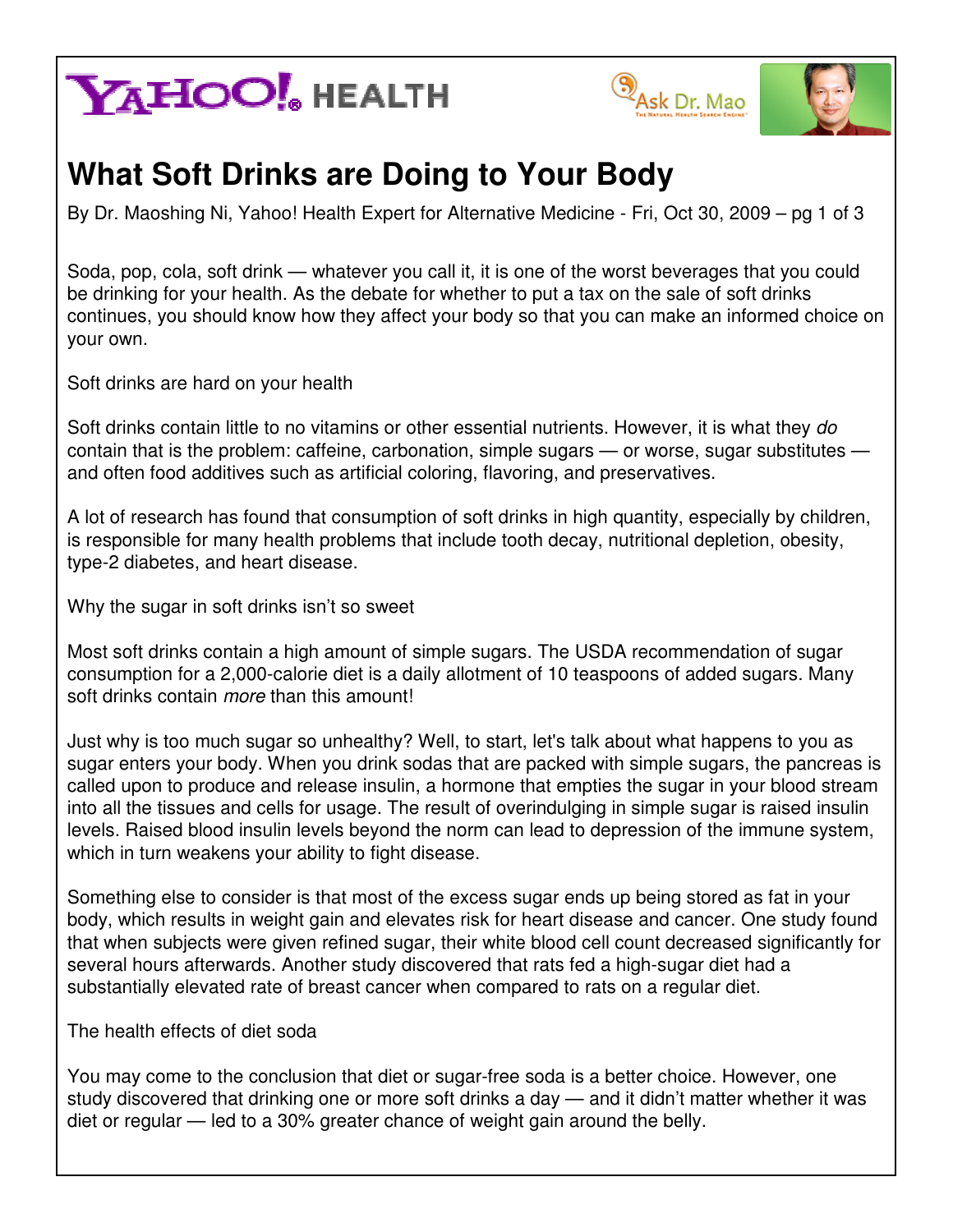# **YAHOO!** HEALTH





### **What Soft Drinks are Doing to Your Body**

By Dr. Maoshing Ni, Yahoo! Health Expert for Alternative Medicine - Fri, Oct 30, 2009 – pg 2 of 3

Diet soda is filled with artificial sweeteners such as aspartame, sucralose, or saccharin. These artificial sweeteners pose a threat to your health. Saccharin, for instance, has been found to be carcinogenic, and studies have found that it produced bladder cancer in rats.

Aspartame, commonly known as nutrasweet, is a chemical that stimulates the brain to think the food is sweet. It breaks down into acpartic acid, phenylalanine, and methanol at a temperature of 86 degrees. (Remember, your stomach is somewhere around 98 degrees.) An article put out by the University of Texas found that aspartame has been linked to obesity. The process of stimulating the brain causes more cravings for sweets and leads to carbohydrate loading.

Carbonation depletes calcium

Beverages with bubbles contain phosphoric acid, which can severely deplete the blood calcium levels; calcium is a key component of the bone matrix. With less concentration of calcium over a long time, it can lower deposition rates so that bone mass and density suffer. This means that drinking sodas and carbonated water increases your risk of osteoporosis.

Add in the caffeine usually present in soft drinks, and you are in for even more trouble. Caffeine can deplete the body's calcium, in addition to stimulating your central nervous system and contributing to stress, a racing mind, and insomnia.

Skip the soda and go for:

#### • Fresh water

Water is a vital beverage for good health. Each and every cell needs water to perform its essential functions. Since studies show that tap water is filled with contaminants, antibiotics, and a number of other unhealthy substances, consider investing in a quality carbon-based filter for your tap water.

On the go? Try using a stainless steel thermos or glass bottle, filled with filtered water. Enhance the flavor of your water with a refreshing infusion of basil, mint leaves, and a drop of honey.

• Fruit Juice

If you are a juice drinker, try watering down your juice to cut back on the sugar content. Buy a jar of organic 100% juice, especially cranberry, acai, pomegranate, and then dilute three parts water to one part juice. You will get a subtle sweet taste and the benefit of antioxidants. After a couple of weeks, you will no longer miss the sweetness of sugary concentrated juices.